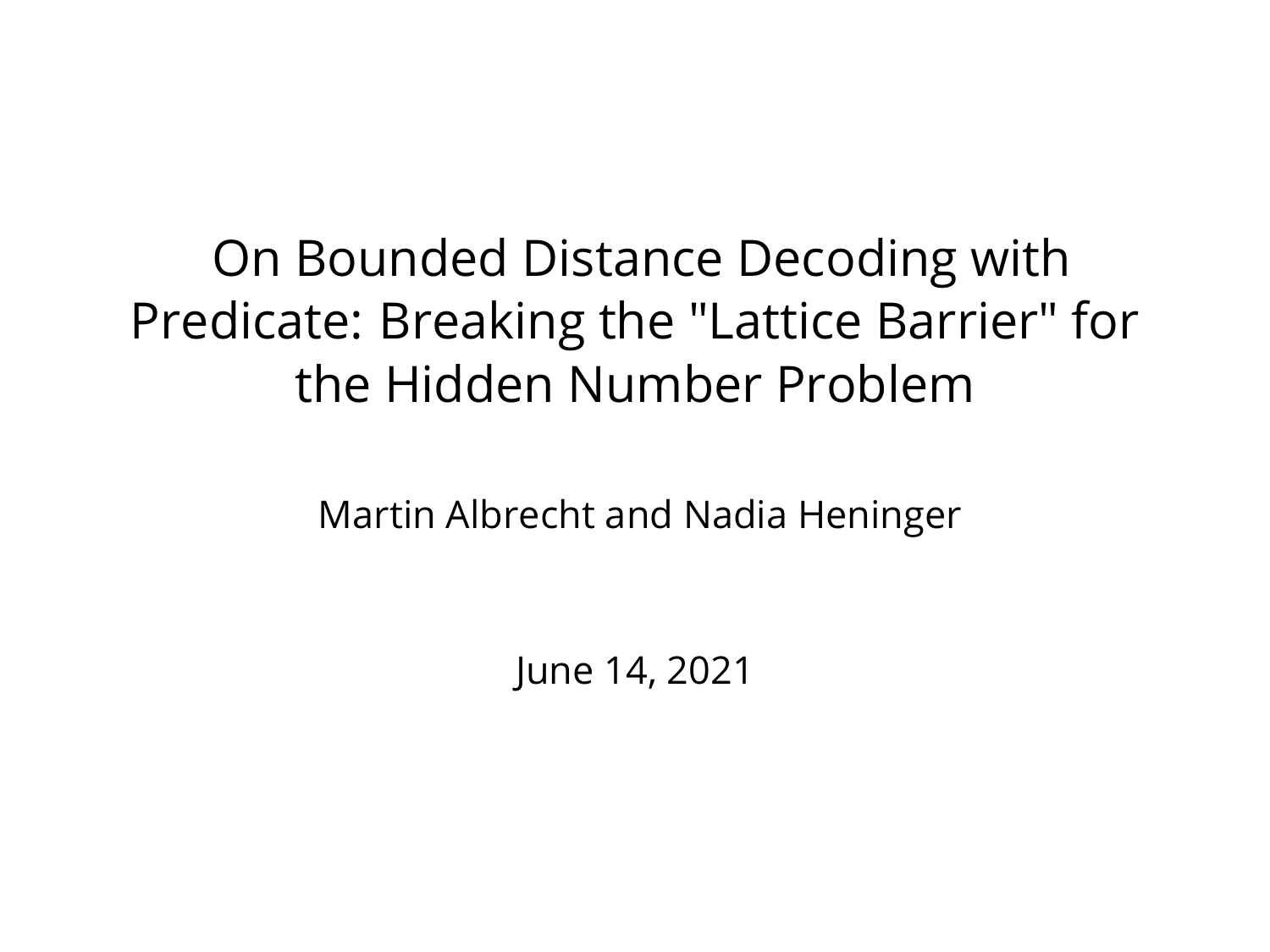# The hidden number problem

[Boneh Venkatesan 96]

**Secret:** Integer α. **Public parameter:** Integer n **Input:** Pairs  $(t_i, a_i)$  where  $a_i$  are most significant bits of  $t_i\alpha$  mod *n*.

**Desired Output:** α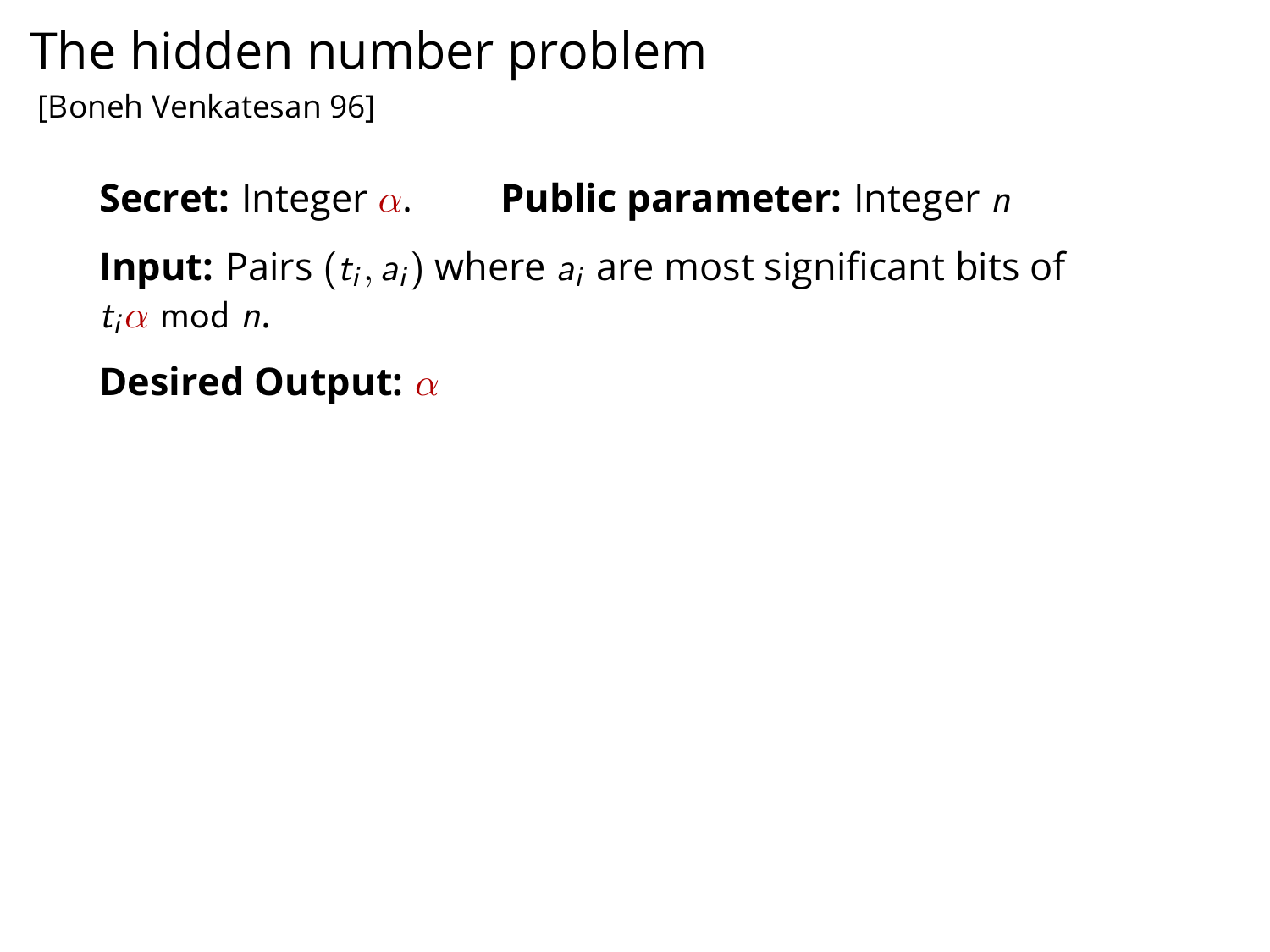# The hidden number problem

[Boneh Venkatesan 96]

**Secret:** Integer α. **Public parameter:** Integer n **Input:** Pairs  $(t_i, a_i)$  where  $a_i$  are most significant bits of  $t_i\alpha$  mod *n*.

#### **Desired Output:** α

Can formulate system of equations in unknowns  $r_1, \ldots, r_m, \alpha$ :

```
r_1 - t_1 \alpha + a_1 \equiv 0 \text{ mod } nr_2 - t_2\alpha + a_2 \equiv 0 \mod n.
                          .
                          .
r_m - t_m \alpha + a_m \equiv 0 \text{ mod } n
```
Here the  $r_i$  are small.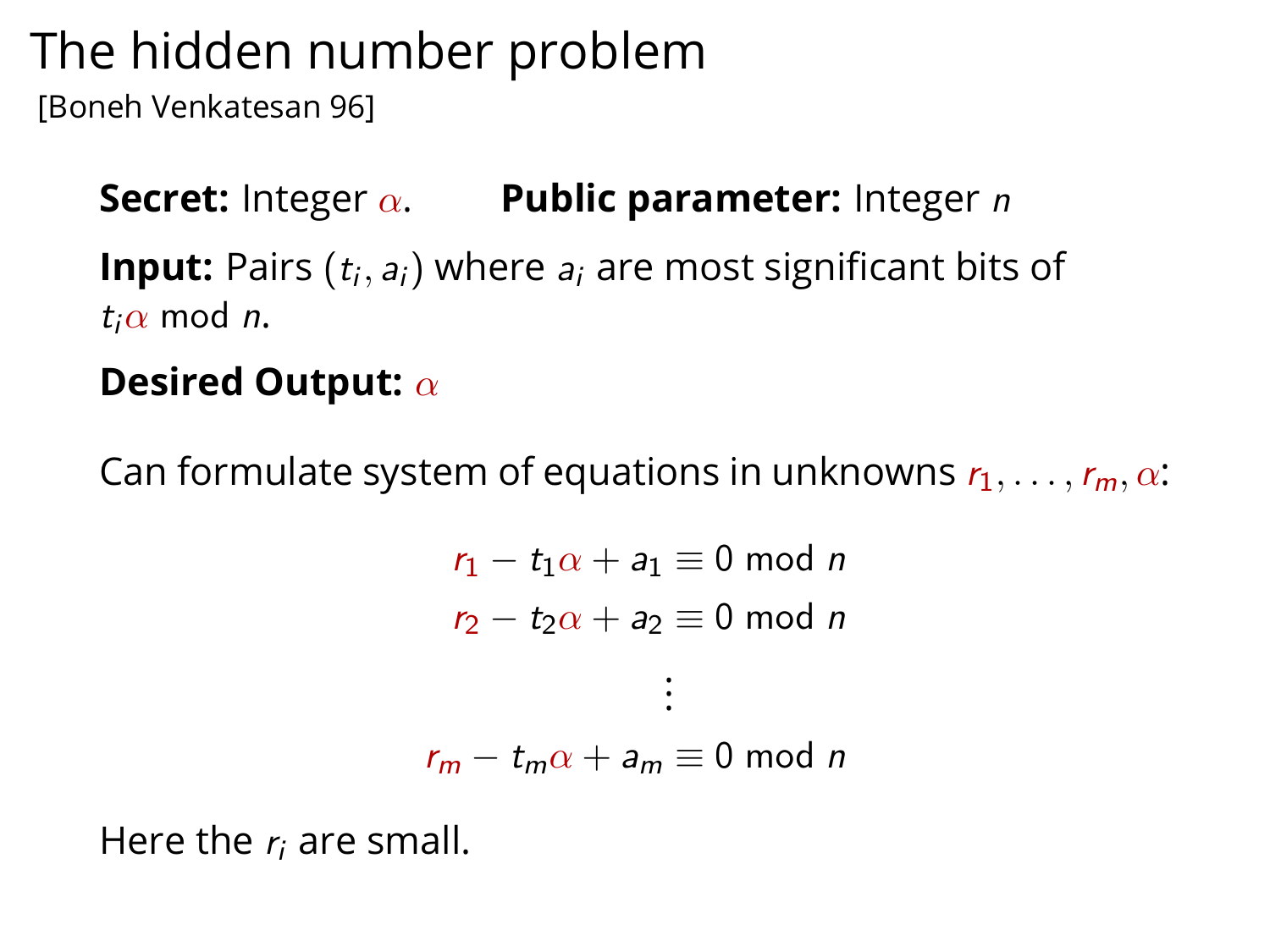HNP Application: (EC)DSA Key Recovery

Global Parameters Group of order n with generator G.

Private Key Integer d Public Key  $Q = dG$ 

Signature Generation

Message Hash: h

Per-Signature "nonce": Integer k

 ${\sf Signature~on}~h:~ (r,s) \hspace{5mm} r = x (kG) \hspace{5mm} s = k^{-1} (h + dr) \bmod n$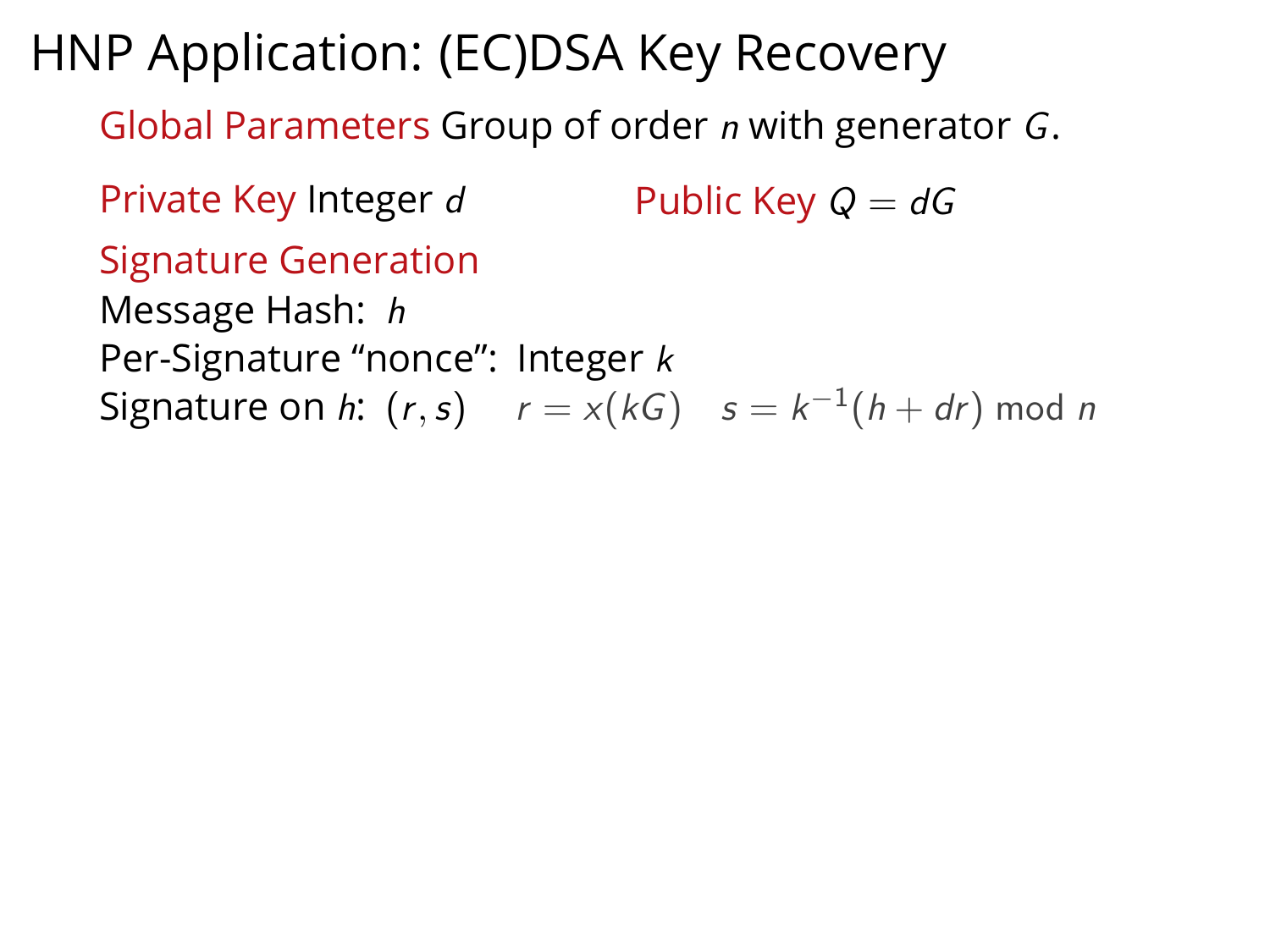# HNP Application: (EC)DSA Key Recovery

Global Parameters Group of order n with generator G.

Private Key Integer d Public Key  $Q = dG$ 

Signature Generation

Message Hash: h Per-Signature "nonce": Integer k  ${\sf Signature~on}~h:~ (r,s) \hspace{5mm} r = x (kG) \hspace{5mm} s = k^{-1} (h + dr) \bmod n$ 

#### **Formulation as a HNP instance:**

Attacker learns some MSBs of nonces via a side channel. (Assume 0 wlog, so  $k_i$  are "small".) HNP instance:

$$
k_1 - s_1^{-1}r_1d - s_1^{-1}h_1 \equiv 0 \mod n
$$
  

$$
k_2 - s_2^{-1}r_2d - s_2^{-1}h_2 \equiv 0 \mod n
$$
  
...

$$
k_m - s_m^{-1}r_m d - s_m^{-1}h_m \equiv 0 \bmod n
$$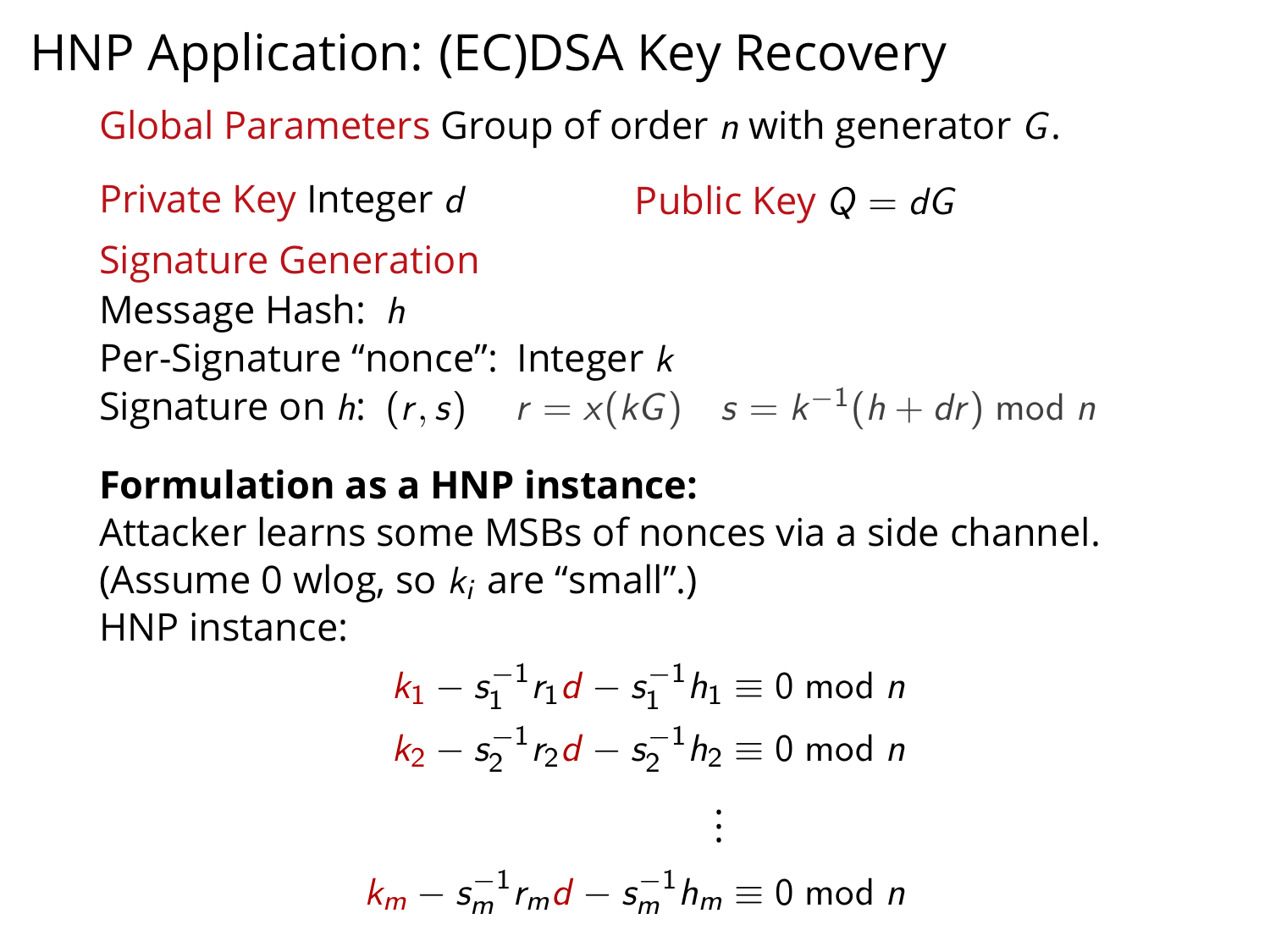#### Solving HNP with Lattices Usual approach: Use BKZ to find solution vector Input:  $r_1 - t_1 \alpha + a_1 \equiv 0 \mod n$ . . .

 $r_m - t_m \alpha + a_m \equiv 0 \text{ mod } n$ 

in unknowns  $r_1,\ldots,r_m,\alpha$ , where  $|r_i| < R.$ 

Construct the lattice basis (rows)

$$
M = \begin{bmatrix} n & & & & \\ & n & & & \\ & & \ddots & & \\ & & & n & \\ t_1 & t_2 & \dots & t_m & R/n \\ a_1 & a_2 & \dots & a_m & & R \end{bmatrix}
$$

 $v_r = (r_1, r_2, \ldots, r_m, R\alpha/n, R)$  is a short vector in this lattice.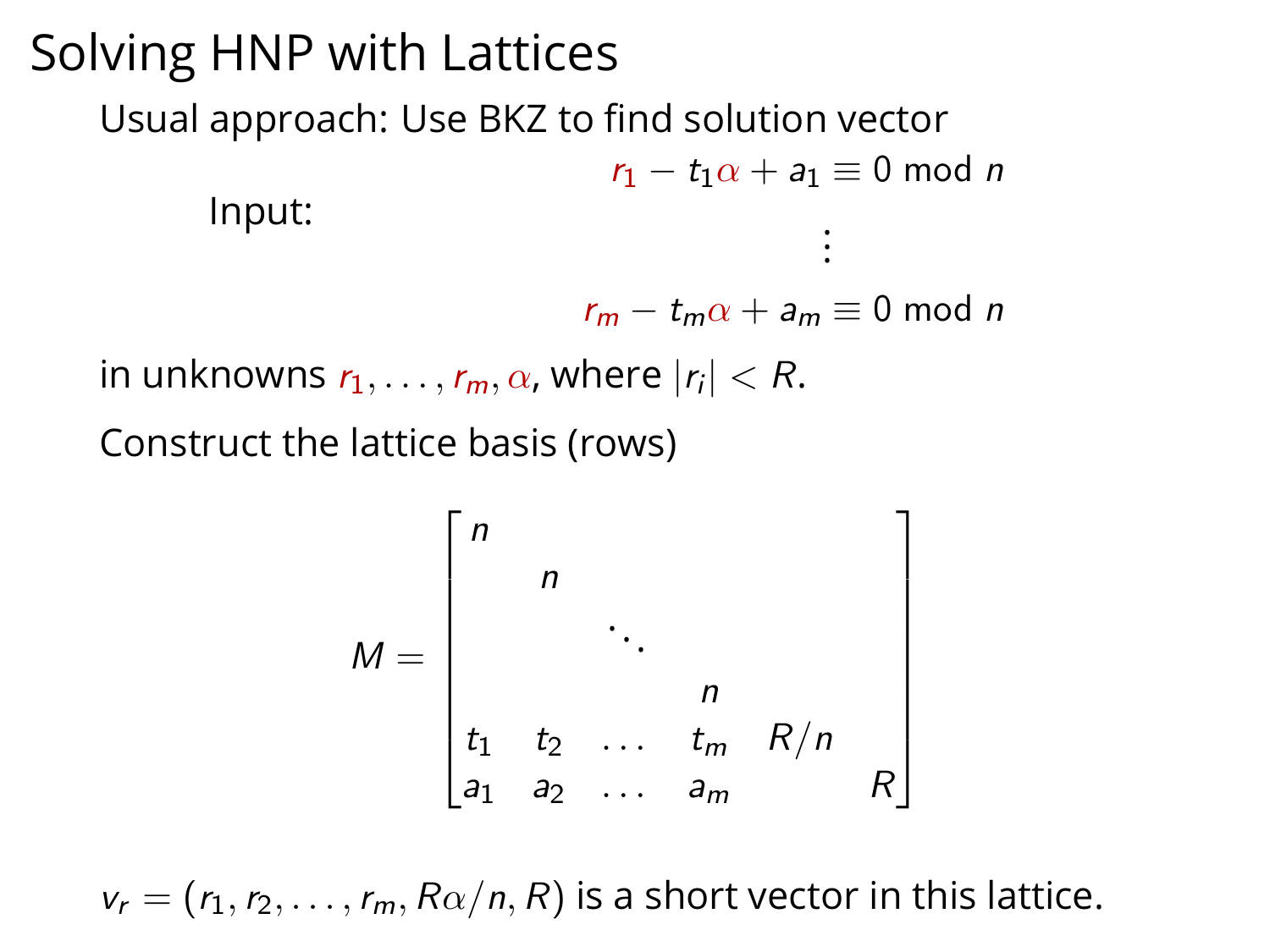# Solving HNP with lattices

#### Construct the lattice



We expect to find vector with a SVP solver when it is the shortest vector.

$$
\bullet\ \det\Lambda=R^2n^{m-1}
$$

$$
\bullet \ |v_r| \leq \sqrt{m+2}B.
$$

Gaussian Heuristic for length of shortest vector

• GH(A) 
$$
\approx \sqrt{\frac{m+2}{2\pi e}} \det \Lambda^{1/\dim \Lambda}
$$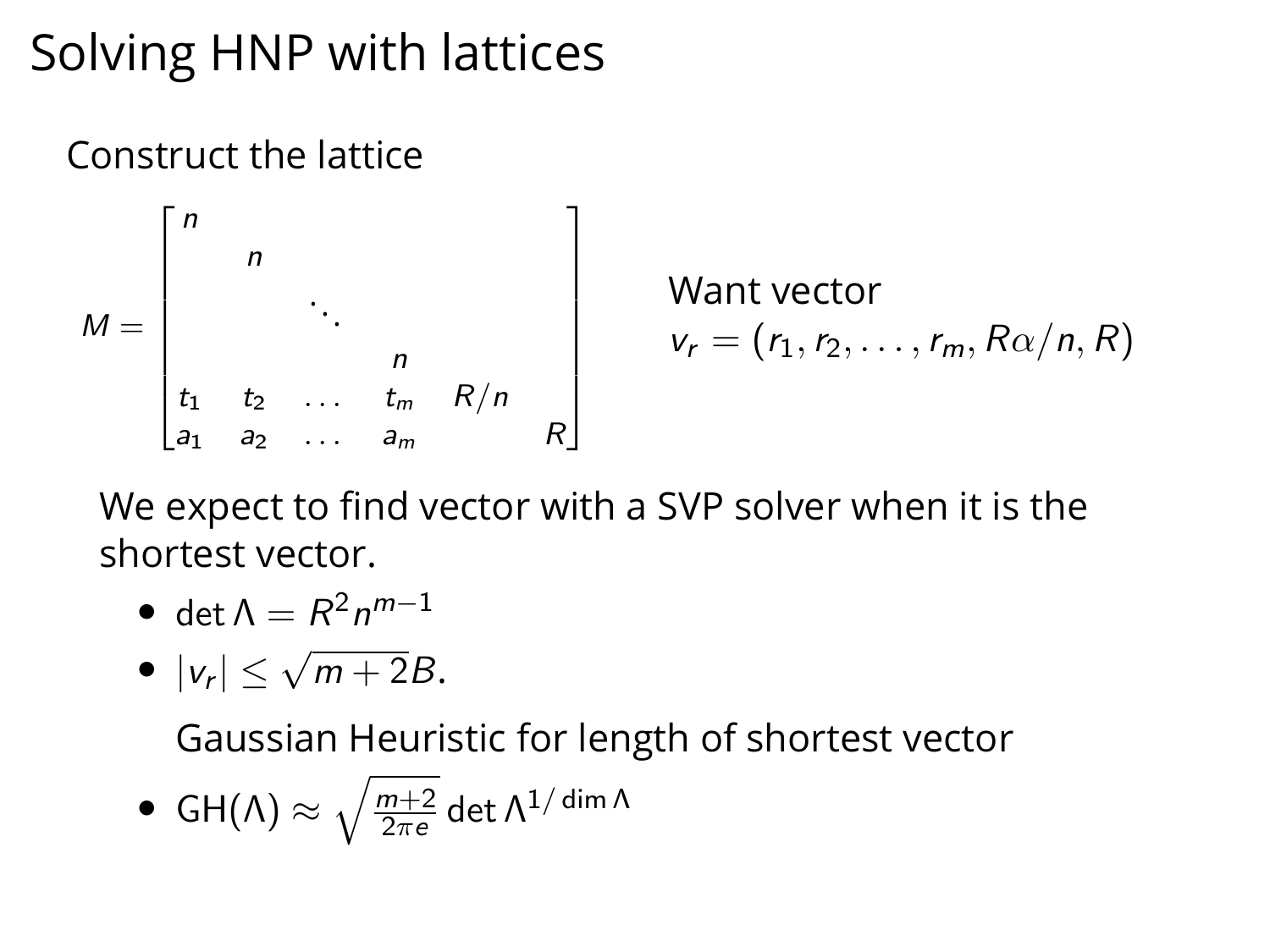*"[T]here is a hard limit to what can be achieved using lattice reduction: due to the underlying structure of the HNP lattice, it is impossible to attack (EC)DSA using a single-bit nonce leak with lattice reduction. In that case, the 'hidden lattice point' corresponding to the HNP solution will not be the closest vector even under the Gaussian heuristic (see [NT12]), so that lattice techniques cannot work." [AFGKTZ14]*

Similar points are made in [DHMP13,M17,TTA18,ANTTY20]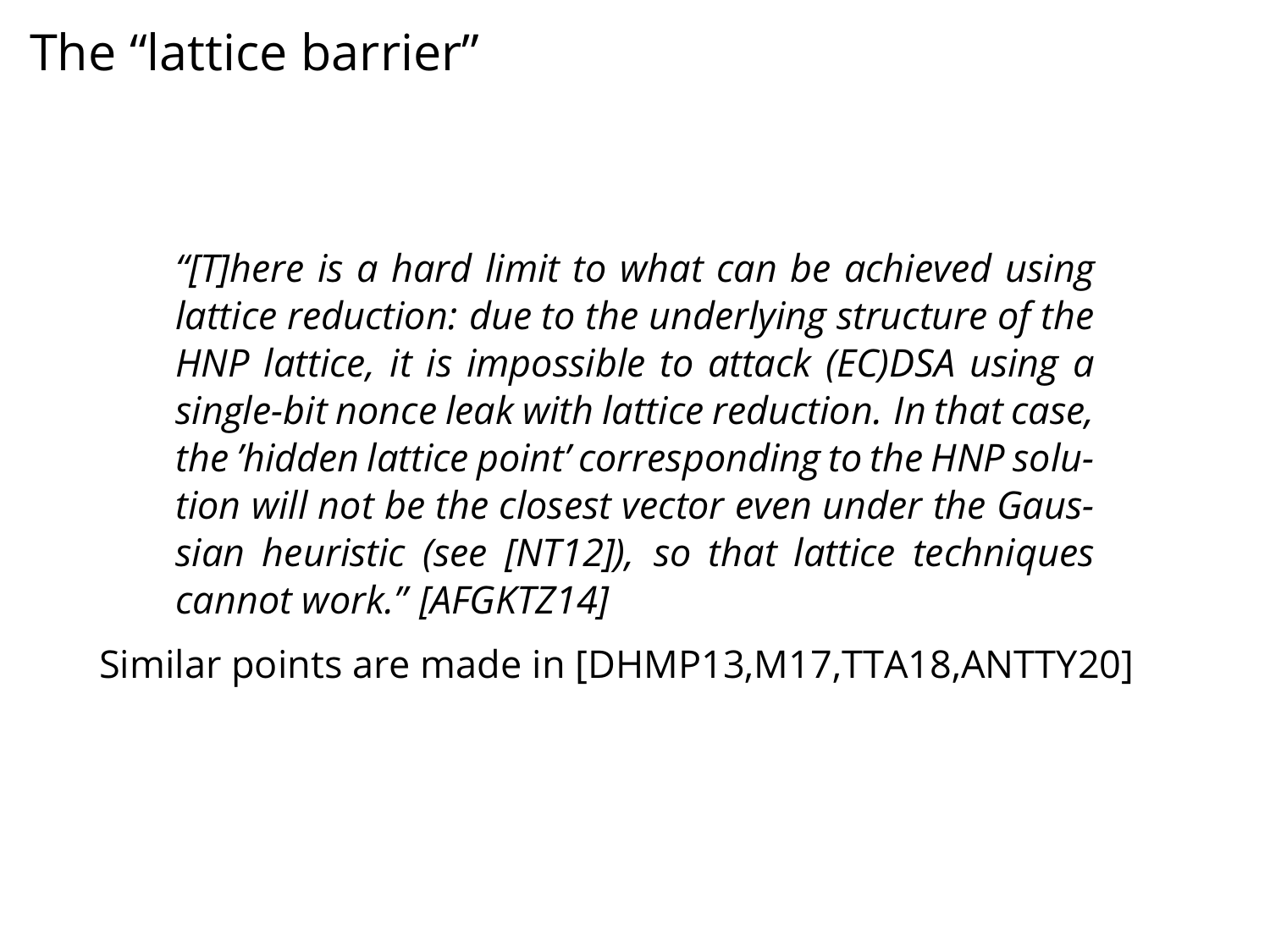## The "lattice barrier"

Compare the upper bound for  $\|\vec{v}\|$  for  $\log(n) = 256$  as we vary the number of samples m.



Crossover points estimate required number of samples (and lattice dimension to solve SVP in).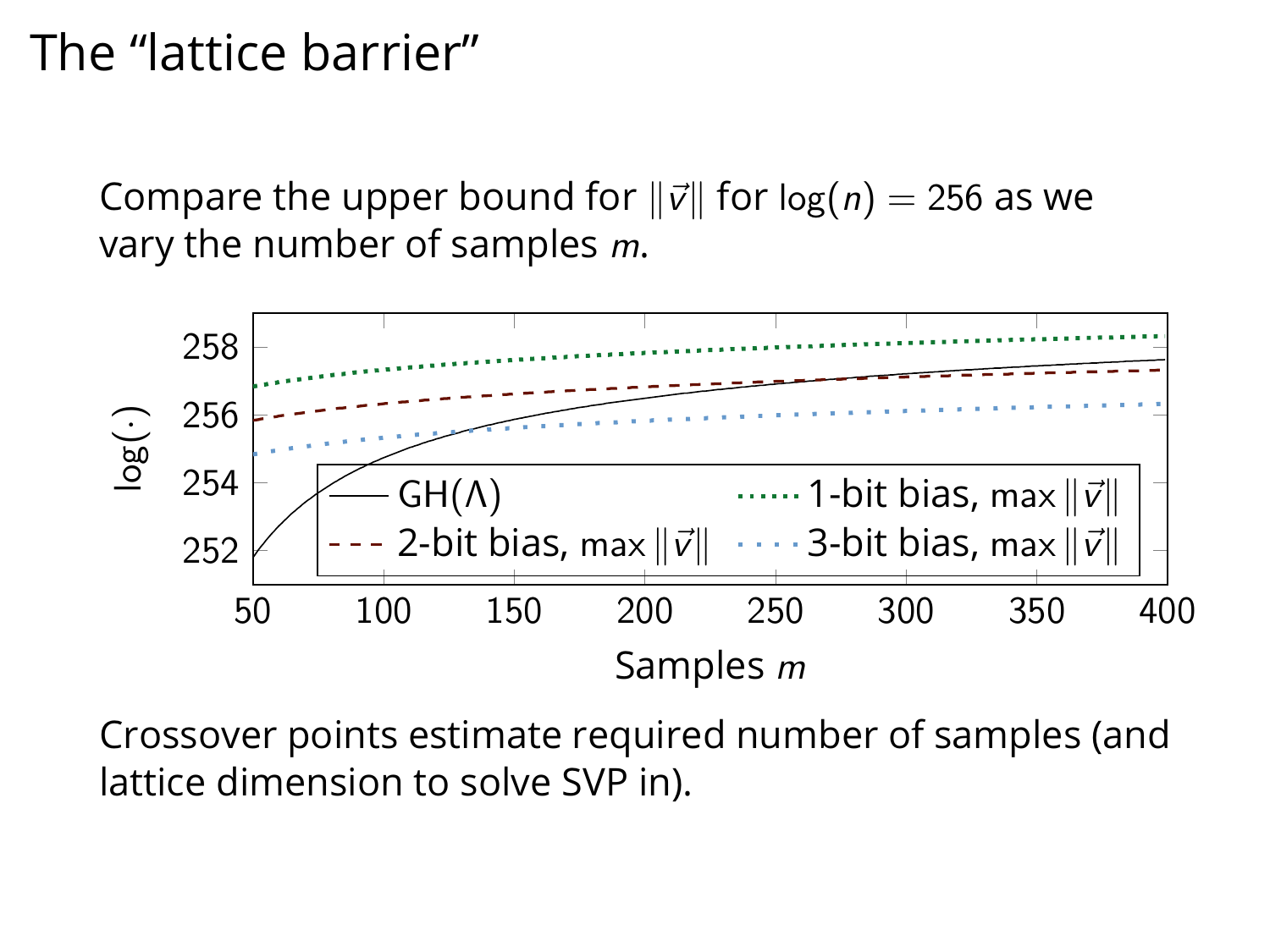# Our work: Breaking the lattice barrier

Three observations:

1. In practical applications, there is still a unique solution. (e.g. the attacker has a known public key and can compare against the target vector)

Thus even if the target vector isn't the closest vector, we can use this extra information to search for solutions.

- 2. Typical lattice behavior follows expected vector length, not upper bound. (E(v)  $\approx \sqrt{m/3}B \le \sqrt{m}$  $\overline{m}B$ )
- 3. To get the above to work, we must apply optimizations that are inconsistently applied in practice. (Recentering, variable eliminiation, etc.)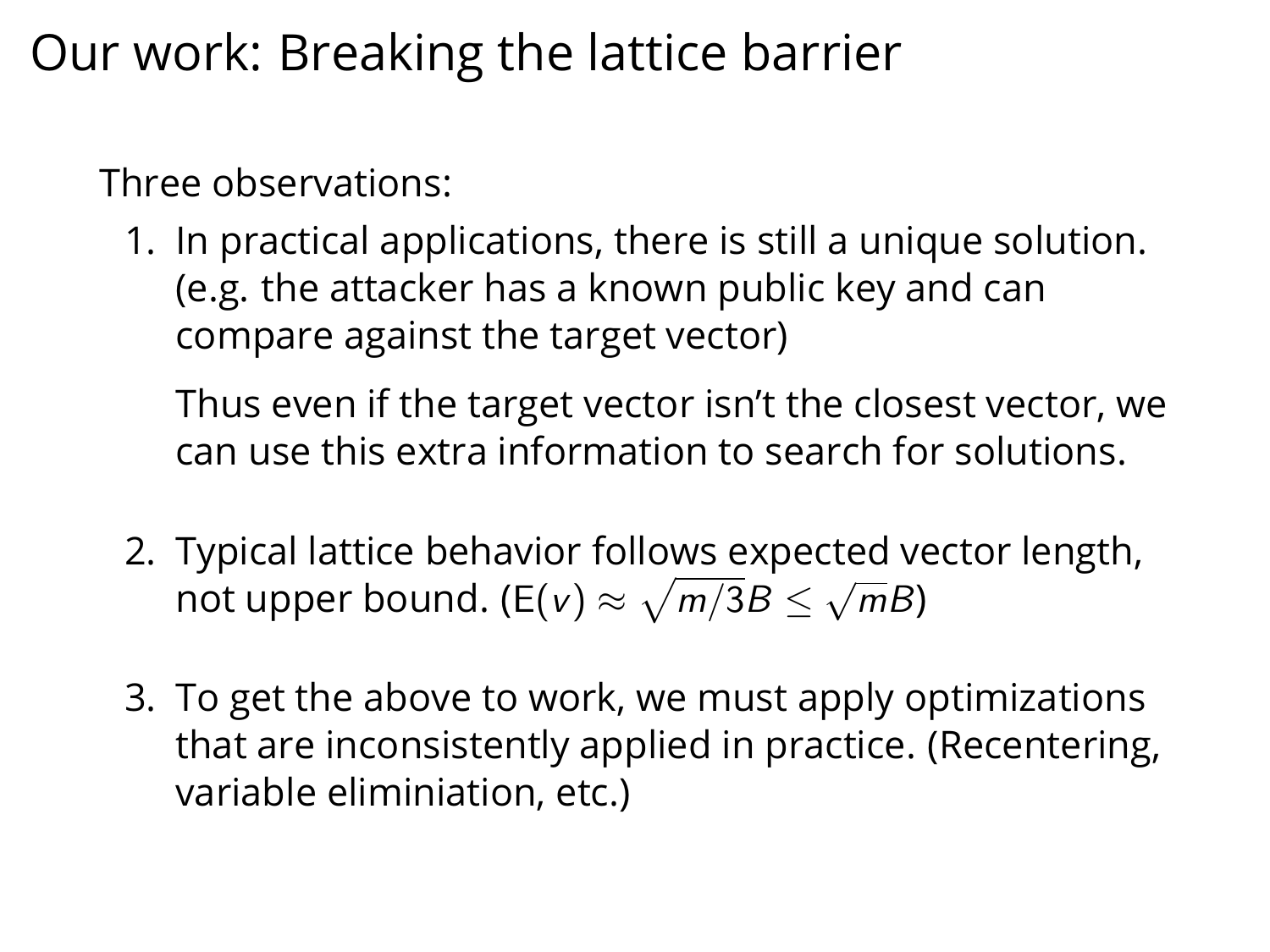## Lattice barrier behavior with expected vector length

Lattice dimensions become much more tractable.



Later: We experimentally confirm the analysis.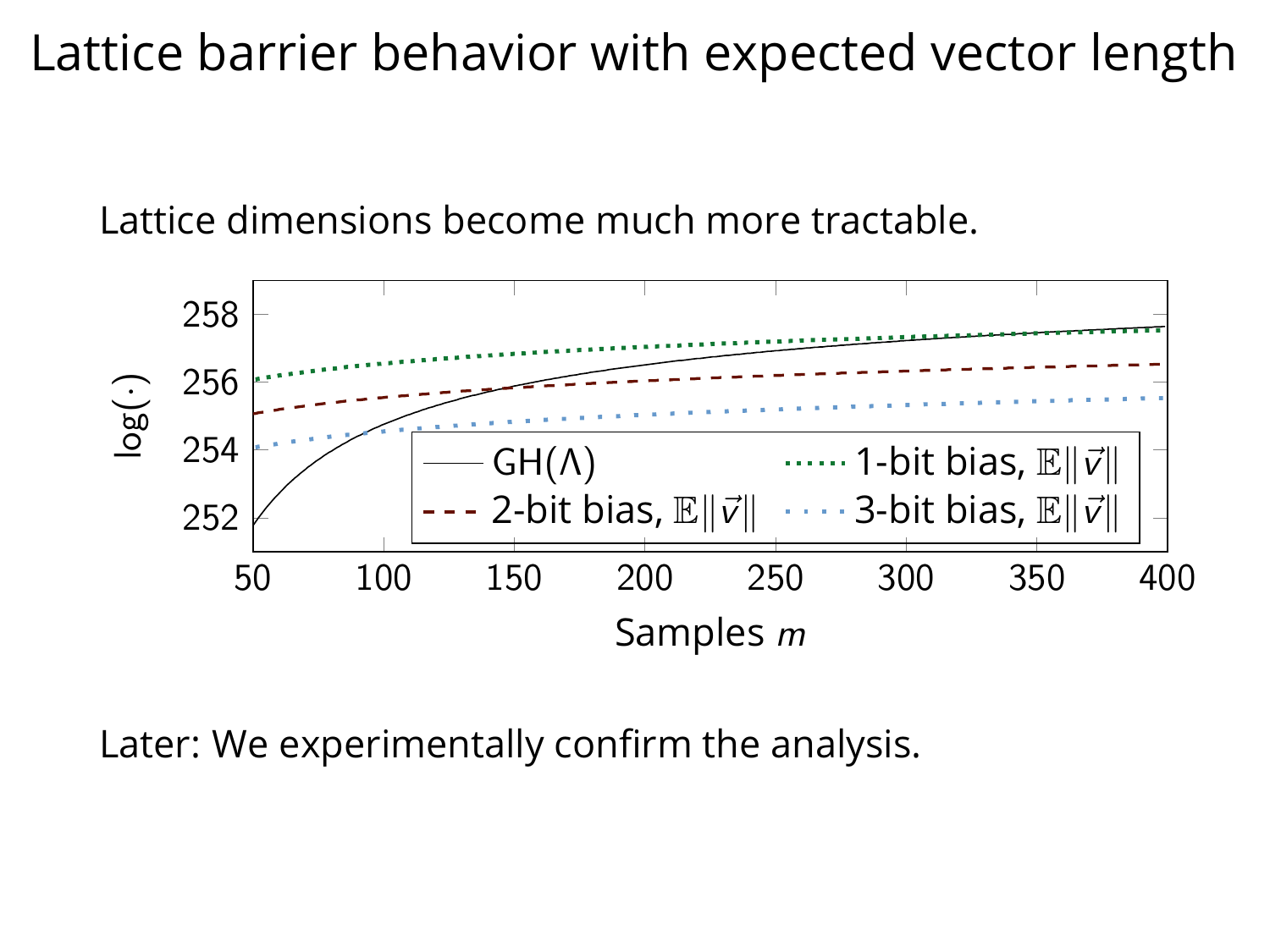# Bounded Distance Decoding with Predicate

Definition (Bounded Distance Decoding with predicate) Given a lattice basis  $\vec{B}$ , a vector  $\vec{t}$ , a predicate  $f(\cdot)$ , and a parameter 0  $< \alpha$  such that the Euclidean distance dist( $\vec{t}, \vec{B}$ )  $< \alpha \cdot \lambda_1(\vec{B})$ , find the lattice vector  $\vec{v} \in \Lambda(\vec{B})$ satisfying  $f(\vec{v} - \vec{t}) = 1$  which is closest to  $\vec{t}$ .

#### Definition (unique SVP with predicate)

Given a lattice Λ and a predicate  $f(\cdot)$  find the shortest nonzero vector  $\vec{v} \in \Lambda$  satisfying  $f(\vec{v}) = 1$ .

Using Kannan's embedding and a simple transform on the predicate we can solve the former using the latter.

Concretely: ECDSA predicate computes a curve scalar multiplication on a candidate nonce and compares to signature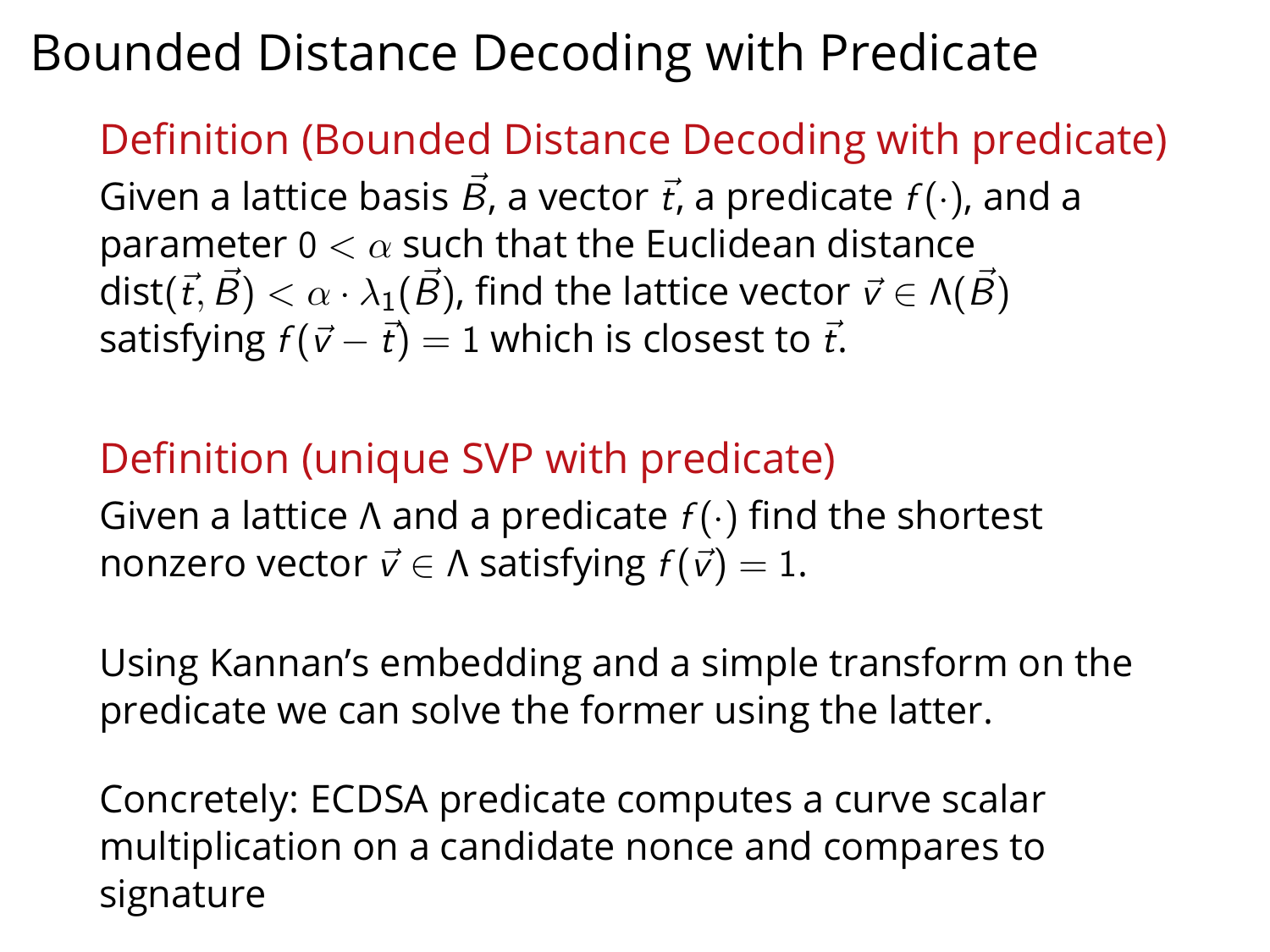# BKZ with Predicate

Baseline algorithm: It is folklore in the literature to use BKZ and search through the reduced basis for the presence of the target vector.

- When  $\vec{v}$  is expected to be shorter than any other vector in Λ we call BKZ algorithm with the appropriate block size  $\beta$ .
- When  $\beta = d$  this computes an HKZ reduced basis and thus a shortest vector in the basis.
- We will consider these algorithms to have succeeded if the target is contained in the reduced basis.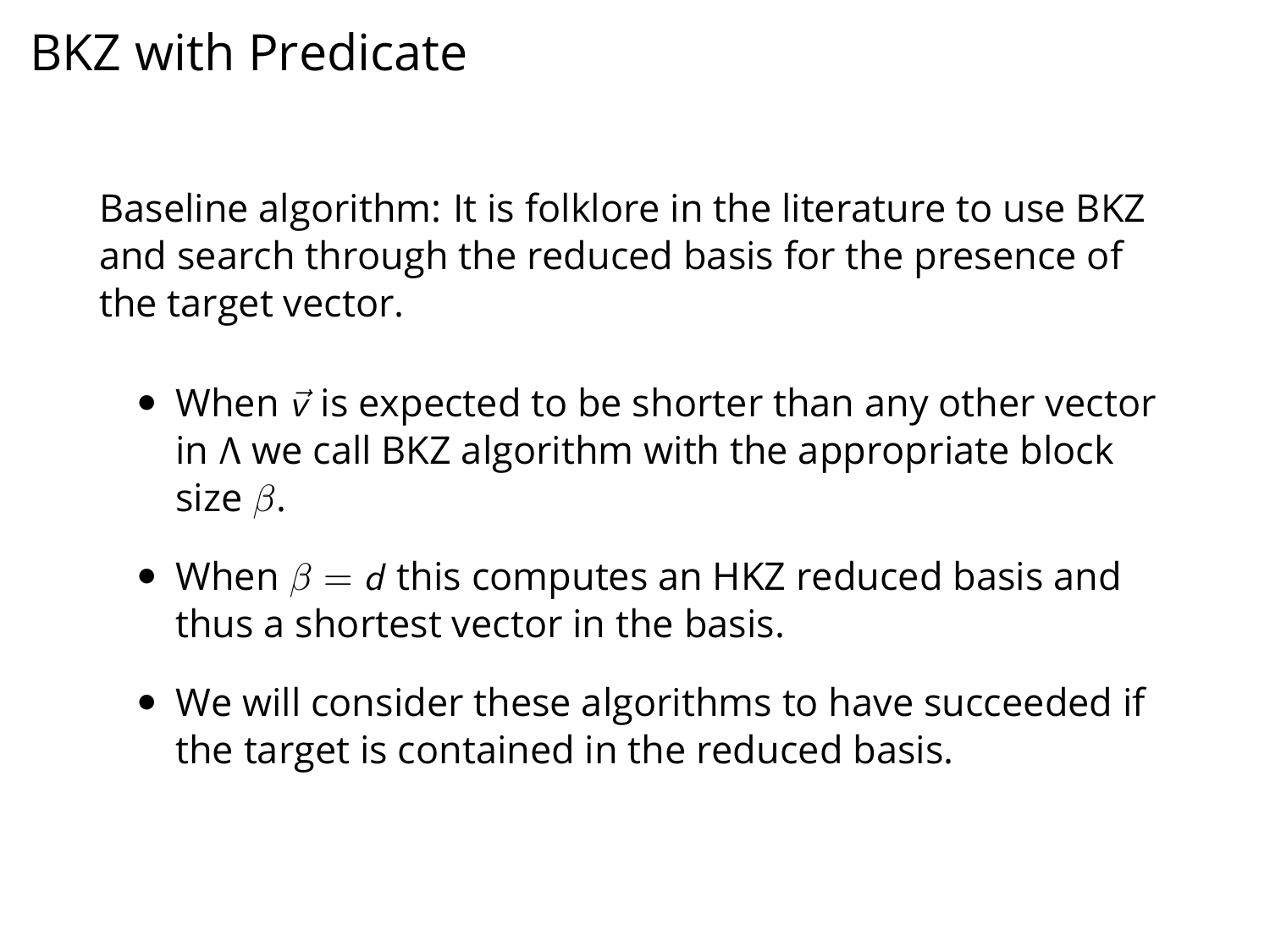## Enumeration with Predicate

Enumeration algorithms can exhaustively search within a given radius.

We augment with predicate to search for target.

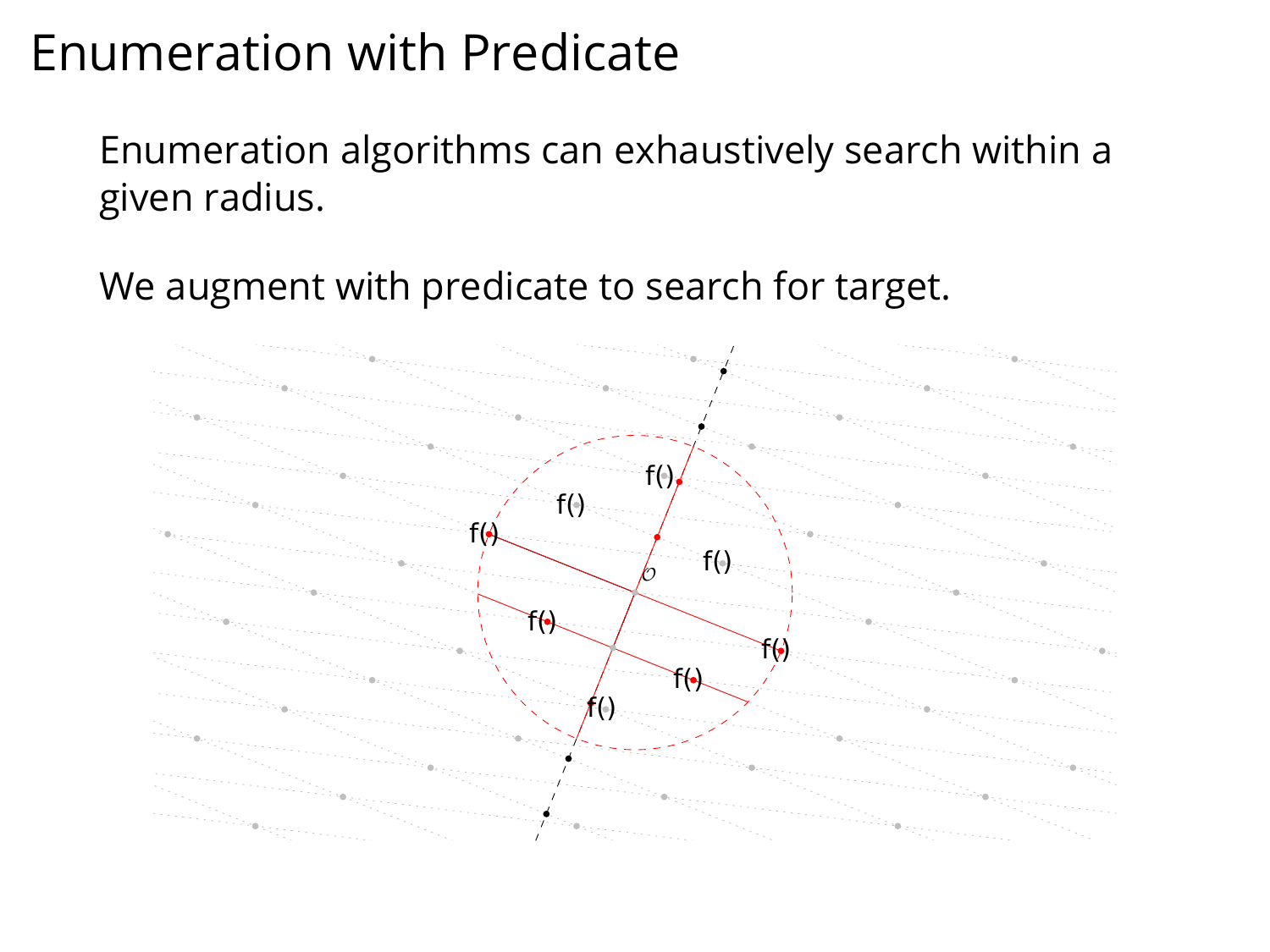## Enumeration with Predicate

#### Theorem

 $L$ et Λ  $\subset$   $\mathbb{R}^d$  *be a lattice containing vectors*  $\vec{v}$  *such that*  $\|\vec{v}\|$  < R =  $\xi$  · GH( $\Lambda$ ) and  $f(\vec{v}) = 1$ . Assuming the Gaussian *heuristic, then enumeration with predicate finds the shortest*  $\textit{vector $\vec{v}$ satisfying $f(\vec{v})=1$ in $\xi^d \cdot d^{d/(2e)+o(d)}$ steps}.$ Enumeration with predicate will make  $\xi^{d + o(d)}$  calls to  $f(\cdot).$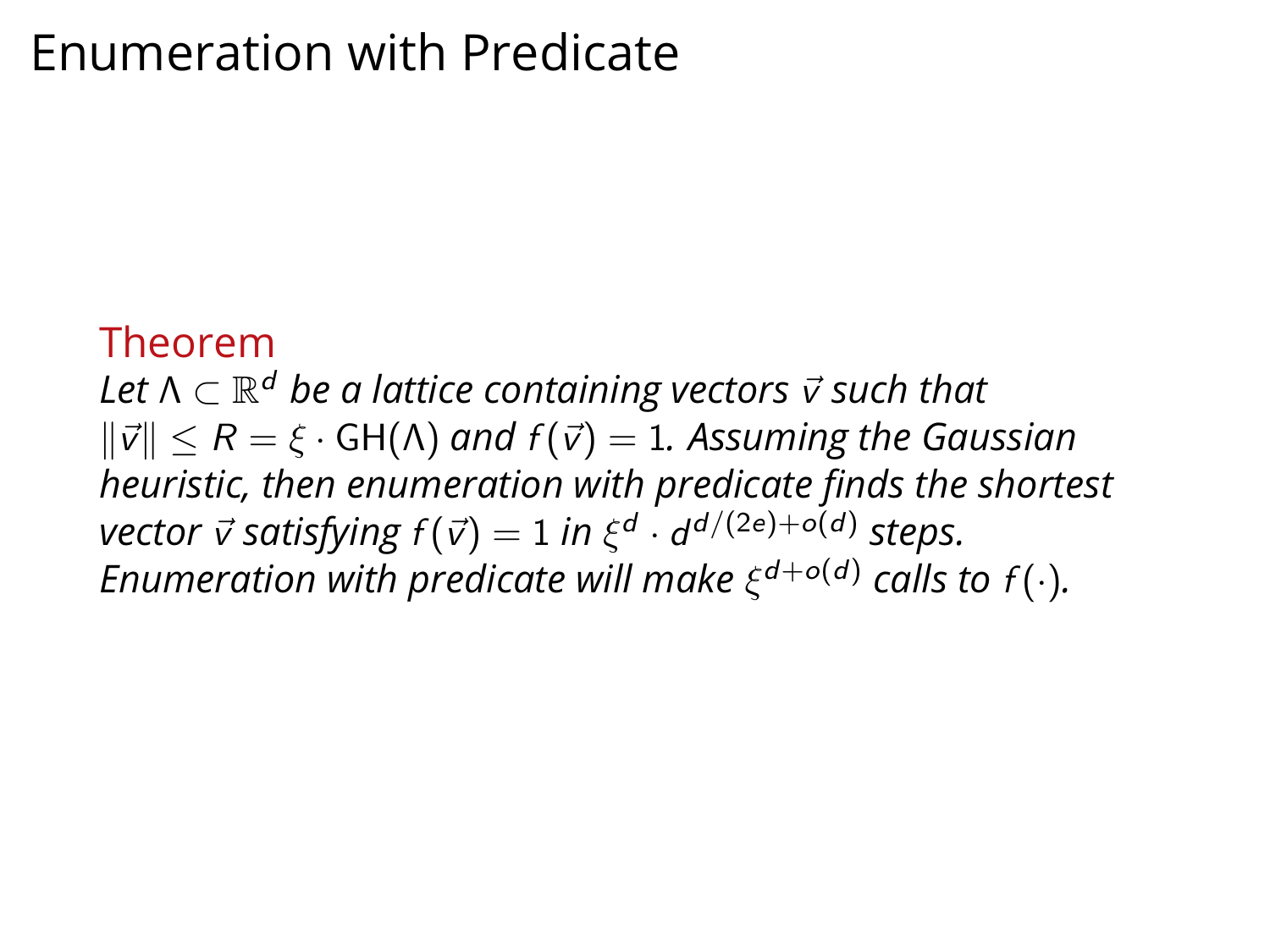# Sieving with Predicate

We can similarly augment sieving algorithms with a predicate.

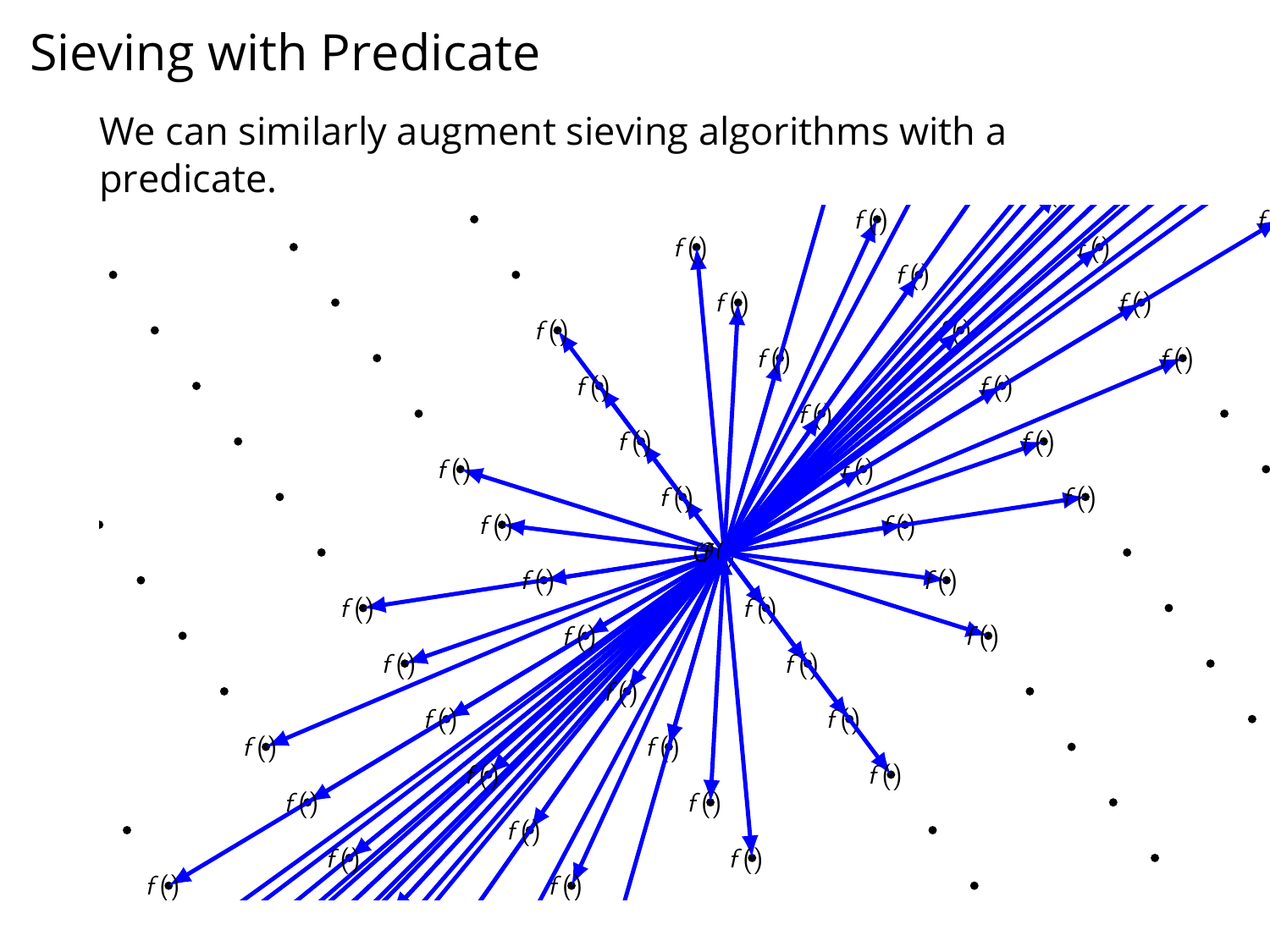# Sieving with Predicate II

#### Assumption

*When a 2-sieve algorithm terminates, it outputs a database* L *containing all vectors with norm*  $\leq \sqrt{4/3} \cdot$  GH(Λ).

#### Theorem

 $L$ et Λ  $\subset$   $\mathbb{R}^d$  *be a lattice containing a vector*  $\vec{v}$  *such that*  $\|\vec{v}\| \leq R = \sqrt{4/3} \cdot$  GH(Λ). Under our assumption sieving with *predicate is expected to find the minimal*  $\vec{v}$  *satisfying*  $f(\vec{v}) = 1$  *in*  $2^{0.292\,d + o(d)}$  steps and  $\left(4/3\right)^{d/2 + o(d)}$  calls to  $f(\cdot).$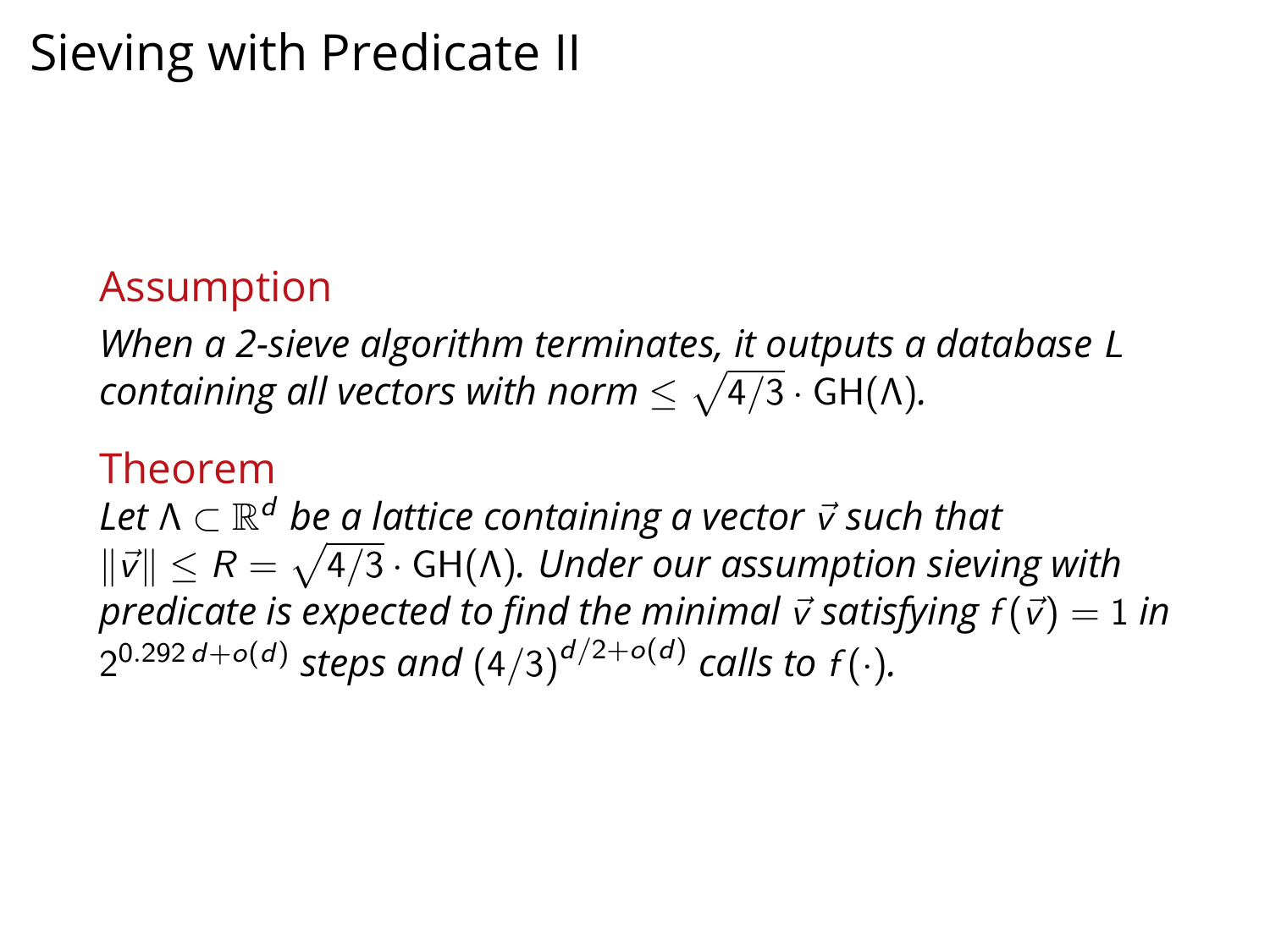### ECDSA Success Rates / Running Time for  $log(n) = 256$

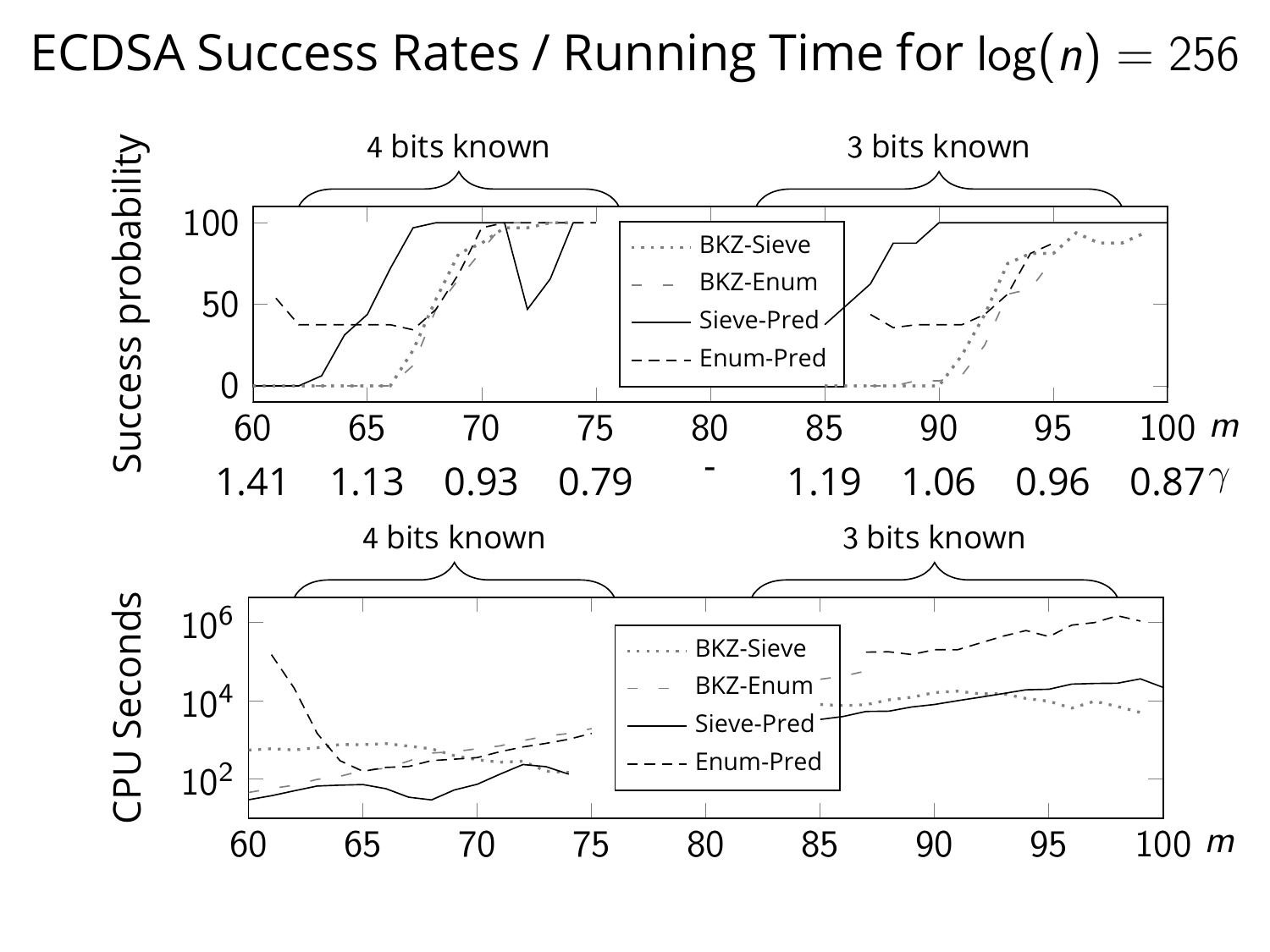# Comparison to previous work for  $log(n) = 256$

| log(n) | bias               | m   | time alg. |    |     | s/r previous work                                 |
|--------|--------------------|-----|-----------|----|-----|---------------------------------------------------|
| 256    | 4 bits             | 63  | 2122s     | F. |     | 41% below information-theoretic barrier           |
| 256    | 4 bits             | 65  | 76s       | S. | 66% | BKZ-25, $m \approx 82$ , $s/r = 90\%$ in [Ryan18] |
| 256    | $3.6 \text{ bits}$ | -73 | 69s       | S. | 66% | BKZ-30, $m = 80$ , $s/r = 94.5\%$ in [GB17]       |
| 256    | 3 bits             | 87  | 5400s     | S. | 63% | enum, $m = 100$ , $s/r = 21\%$ in [LCLi14]        |
| 256    | 2 bits             |     |           |    |     | Bleichenbacher, $m \approx 2^{26}$ , in [TTA18]   |

We can solve HNP instances with fewer samples than reported in the literature.

Practical impact: In side-channel attacks, sample collection can be expensive—often thousands of measurements for a single usable sample.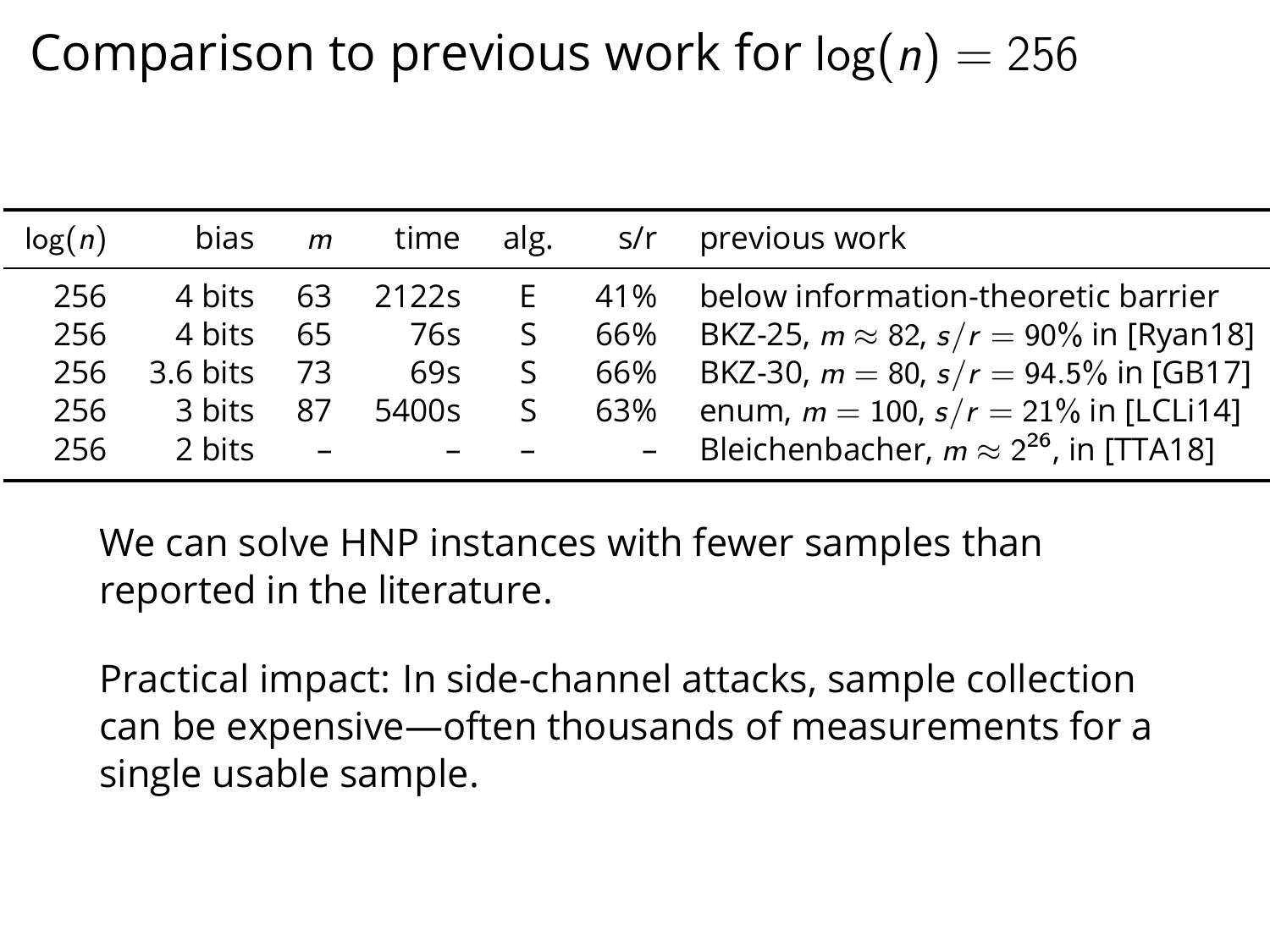## Cost estimates for  $log(n) = 256$

| bits known      |       |       |       | 5     | 4     | З.          |         |         |
|-----------------|-------|-------|-------|-------|-------|-------------|---------|---------|
| Sieve $m/d$     | 33/20 | 38/26 | 45/33 | 54/42 |       | 69/56 93/79 | 146/128 | 341/310 |
| Sieve-Pred m/d  | 33/34 | 37/38 | 43/44 | 52/53 | 65/66 | 87/88       | 131/132 | 267/268 |
| Sieve-Pred cost | 34.9  | 34.1  | 33.6  | 33.9  | 35.7  | 41.5        | 57.6    | 108.6   |
| $limit$ $m$     | 32    | 37    | 43    | 52    | 64    | 86          | 128     | 256     |
| $limit -1 cost$ | 27.2  | 27.4  | 29.8  | 32.3  | 38.7  | 48.2        | 73.7    | 169.7   |

Sieve #samples m required for solving uSVP and sieve dim.

Sieve-Pred #samples m required for and sieving dimension  $d = m + 1$ .

Sieve-Pred cost Log of expected cost in CPU cycles

limit Information theoretic limit for  $m$  of pure lattice approach:  $\lceil \log(n)/b$ its known $\rceil$ .

limit −1 cost Log of expected cost for in CPU cycles with  $m = \lceil \log(n)/b$ its known $\rceil - 1$  samples.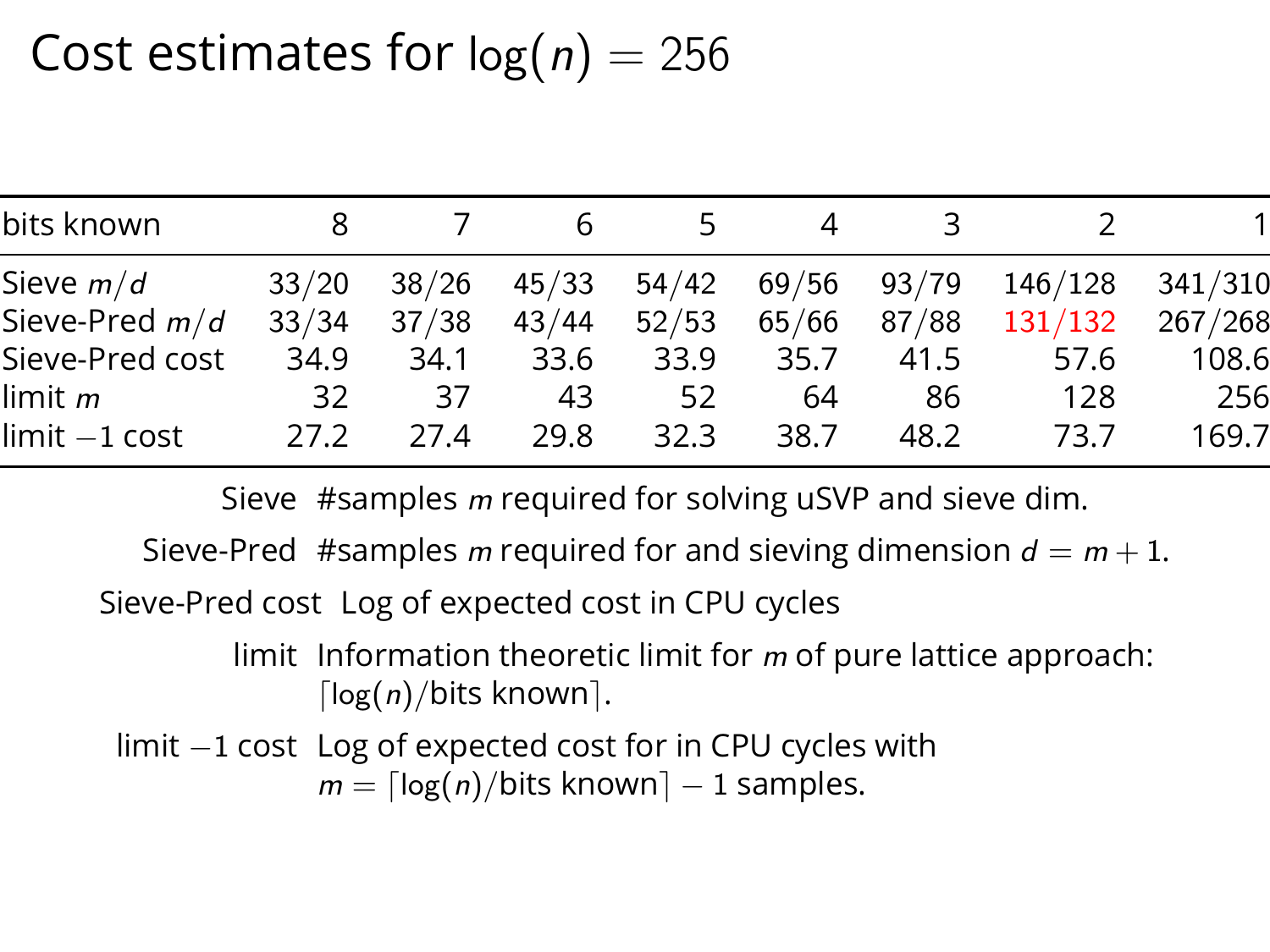# Earning some Bitcoin



- BH19 reported using BKZ in small dimensions to find 287 Bitcoin signing keys.
	- We applied sieving with predicate and were able to compute 9 more signing keys.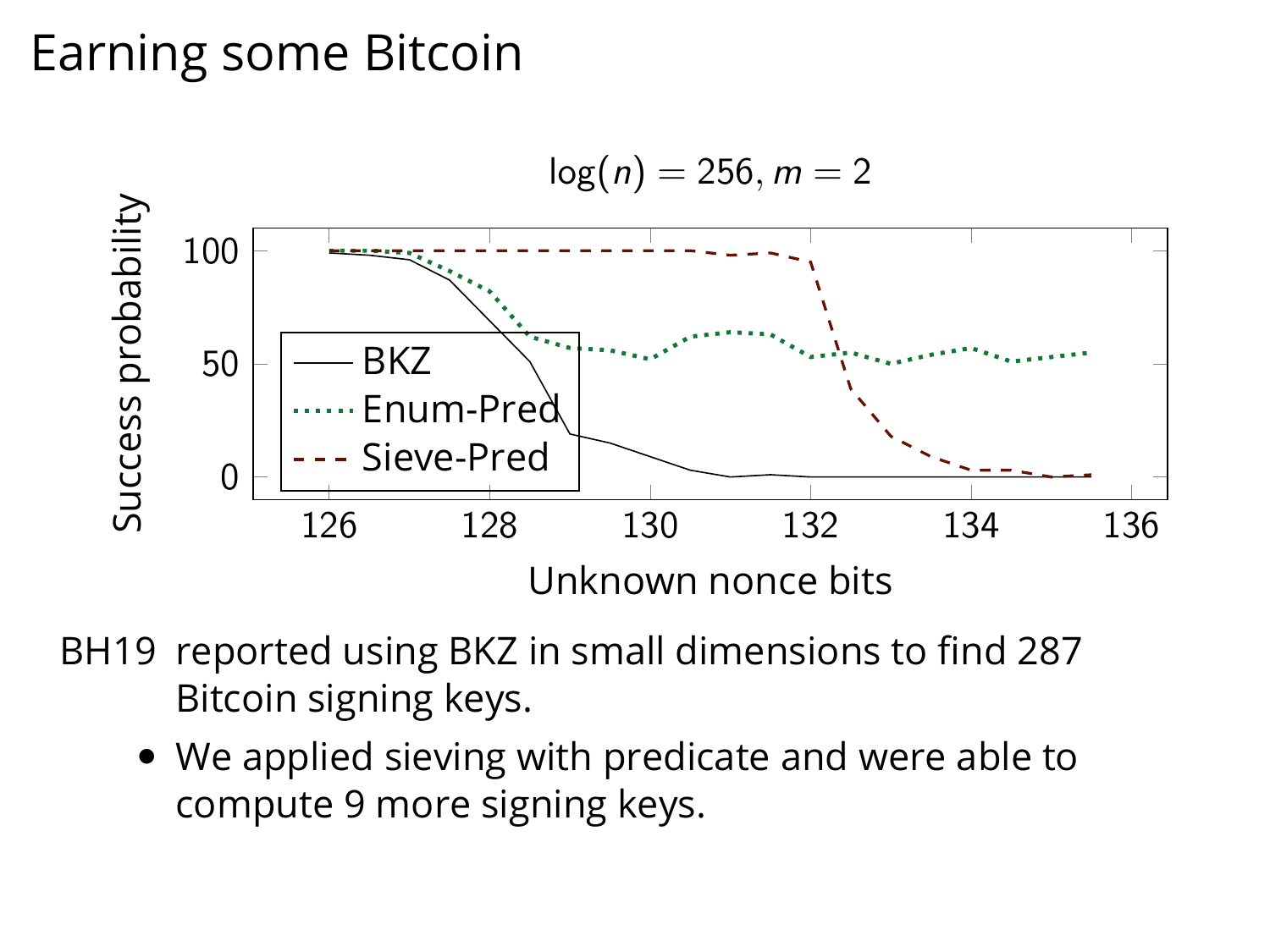# Additional Benefit: Handling Errors

In side-channel applications, measurement errors are common.

Prior works state that lattice algorithms do not deal well with noisy data.

Natural approach to errors given our results:

- 1. Estimate error rate and use it to estimate length of target vector.
- 2. Use estimated length of target vector to choose block size, enumeration, or sieving parameters accordingly.
- 3. This works well in experiments.